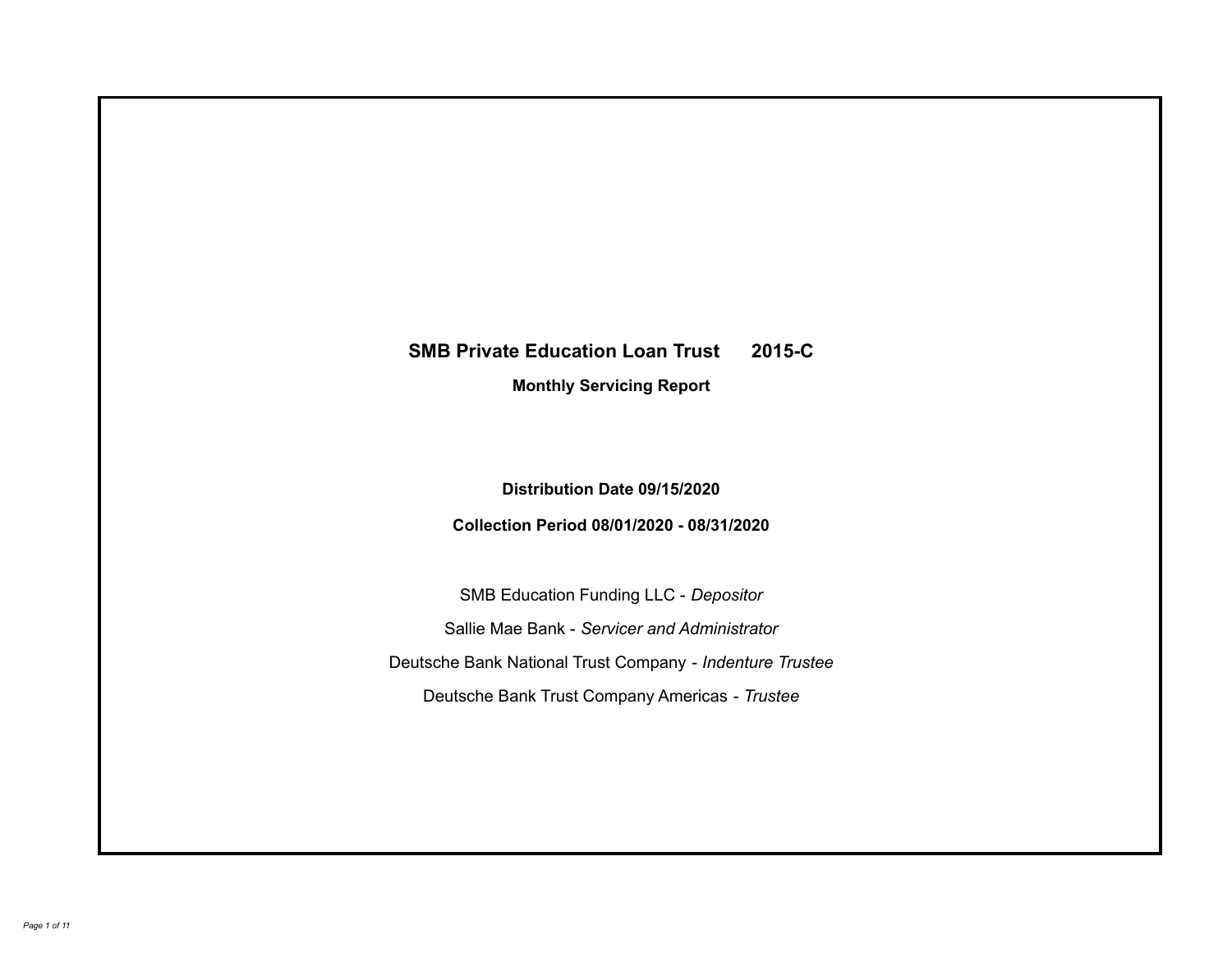|                                    |                                                | Settlement Date<br>10/27/2015                                                                                                                                                                                                                                                                                                                                                                                                                                                                | 07/31/2020                       | 08/31/2020                                                                                                                                                                                                                                     |
|------------------------------------|------------------------------------------------|----------------------------------------------------------------------------------------------------------------------------------------------------------------------------------------------------------------------------------------------------------------------------------------------------------------------------------------------------------------------------------------------------------------------------------------------------------------------------------------------|----------------------------------|------------------------------------------------------------------------------------------------------------------------------------------------------------------------------------------------------------------------------------------------|
| <b>Principal Balance</b>           |                                                | \$693,787,197.00<br>55,852,621.68                                                                                                                                                                                                                                                                                                                                                                                                                                                            | \$313,380,249.98<br>9,739,262.47 | \$307,638,647.83<br>9,872,172.85                                                                                                                                                                                                               |
| Pool Balance                       |                                                | \$749,639,818.68                                                                                                                                                                                                                                                                                                                                                                                                                                                                             | \$323,119,512.45                 | \$317,510,820.68                                                                                                                                                                                                                               |
|                                    |                                                |                                                                                                                                                                                                                                                                                                                                                                                                                                                                                              |                                  | 8.58%                                                                                                                                                                                                                                          |
|                                    |                                                | 8.28%                                                                                                                                                                                                                                                                                                                                                                                                                                                                                        | 7.83%                            | 7.85%                                                                                                                                                                                                                                          |
|                                    |                                                | 8.22%                                                                                                                                                                                                                                                                                                                                                                                                                                                                                        | 7.75%                            | 7.77%                                                                                                                                                                                                                                          |
|                                    |                                                | 127.00                                                                                                                                                                                                                                                                                                                                                                                                                                                                                       | 126.52                           | 126.42                                                                                                                                                                                                                                         |
| Number of Loans                    |                                                | 65,154                                                                                                                                                                                                                                                                                                                                                                                                                                                                                       | 29,120                           | 28,637                                                                                                                                                                                                                                         |
| Number of Borrowers<br>Pool Factor |                                                | 45,614                                                                                                                                                                                                                                                                                                                                                                                                                                                                                       | 21,003<br>0.431033017<br>9.65%   | 20,664<br>0.423551168<br>9.59%                                                                                                                                                                                                                 |
|                                    |                                                |                                                                                                                                                                                                                                                                                                                                                                                                                                                                                              |                                  |                                                                                                                                                                                                                                                |
| <b>Debt Securities</b>             | Cusip/Isin                                     |                                                                                                                                                                                                                                                                                                                                                                                                                                                                                              |                                  | 09/15/2020                                                                                                                                                                                                                                     |
| A <sub>2</sub> A                   | 78448RAB2                                      |                                                                                                                                                                                                                                                                                                                                                                                                                                                                                              |                                  | \$52,092,240.79                                                                                                                                                                                                                                |
| A2B                                | 78448RAC0                                      |                                                                                                                                                                                                                                                                                                                                                                                                                                                                                              |                                  | \$25,165,333.69                                                                                                                                                                                                                                |
| A <sub>3</sub>                     | 78448RAD8                                      |                                                                                                                                                                                                                                                                                                                                                                                                                                                                                              |                                  | \$75,000,000.00                                                                                                                                                                                                                                |
| B                                  | 78448RAE6                                      |                                                                                                                                                                                                                                                                                                                                                                                                                                                                                              |                                  | \$70,000,000.00                                                                                                                                                                                                                                |
| C                                  | 78448RAF3                                      |                                                                                                                                                                                                                                                                                                                                                                                                                                                                                              |                                  | \$50,000,000.00                                                                                                                                                                                                                                |
|                                    |                                                |                                                                                                                                                                                                                                                                                                                                                                                                                                                                                              |                                  | 09/15/2020                                                                                                                                                                                                                                     |
|                                    |                                                |                                                                                                                                                                                                                                                                                                                                                                                                                                                                                              |                                  |                                                                                                                                                                                                                                                |
| Residual                           | 78448R106                                      |                                                                                                                                                                                                                                                                                                                                                                                                                                                                                              |                                  | \$100,000.00                                                                                                                                                                                                                                   |
|                                    |                                                |                                                                                                                                                                                                                                                                                                                                                                                                                                                                                              |                                  | 09/15/2020                                                                                                                                                                                                                                     |
| Reserve Account Balance            |                                                |                                                                                                                                                                                                                                                                                                                                                                                                                                                                                              |                                  | \$1,884,455.00                                                                                                                                                                                                                                 |
|                                    |                                                |                                                                                                                                                                                                                                                                                                                                                                                                                                                                                              |                                  |                                                                                                                                                                                                                                                |
| <b>Asset / Liability</b>           |                                                |                                                                                                                                                                                                                                                                                                                                                                                                                                                                                              |                                  | 09/15/2020                                                                                                                                                                                                                                     |
|                                    |                                                |                                                                                                                                                                                                                                                                                                                                                                                                                                                                                              |                                  | 14.25%                                                                                                                                                                                                                                         |
|                                    |                                                |                                                                                                                                                                                                                                                                                                                                                                                                                                                                                              |                                  | \$95,253,246.20                                                                                                                                                                                                                                |
|                                    |                                                |                                                                                                                                                                                                                                                                                                                                                                                                                                                                                              |                                  | \$45,253,246.20                                                                                                                                                                                                                                |
|                                    | <b>Certificates</b><br><b>Account Balances</b> | <b>Student Loan Portfolio Characteristics</b><br>Interest to be Capitalized Balance<br>Weighted Average Coupon (WAC)<br>WAC1 (Contractual Interest Rate on the Loan)<br>WAC2 (Average of Applicable Interest Rate)<br>WAC3 (Average of Actual Interest Rate)<br>Weighted Average Remaining Term<br>Since Issued Total Constant Prepayment Rate (1)<br><b>Cusip/Isin</b><br>Overcollateralization Percentage<br>Specified Overcollateralization Amount<br>Actual Overcollateralization Amount | 8.28%                            | 8.58%<br>08/17/2020<br>\$54,739,470.22<br>\$26,444,188.49<br>\$75,000,000.00<br>\$70,000,000.00<br>\$50,000,000.00<br>08/17/2020<br>\$100,000.00<br>08/17/2020<br>\$1,884,455.00<br>08/17/2020<br>14.53%<br>\$96,935,853.74<br>\$46,935,853.74 |

(1) For additional information, see 'Since Issued CPR Methodology' found on page 11 of this report.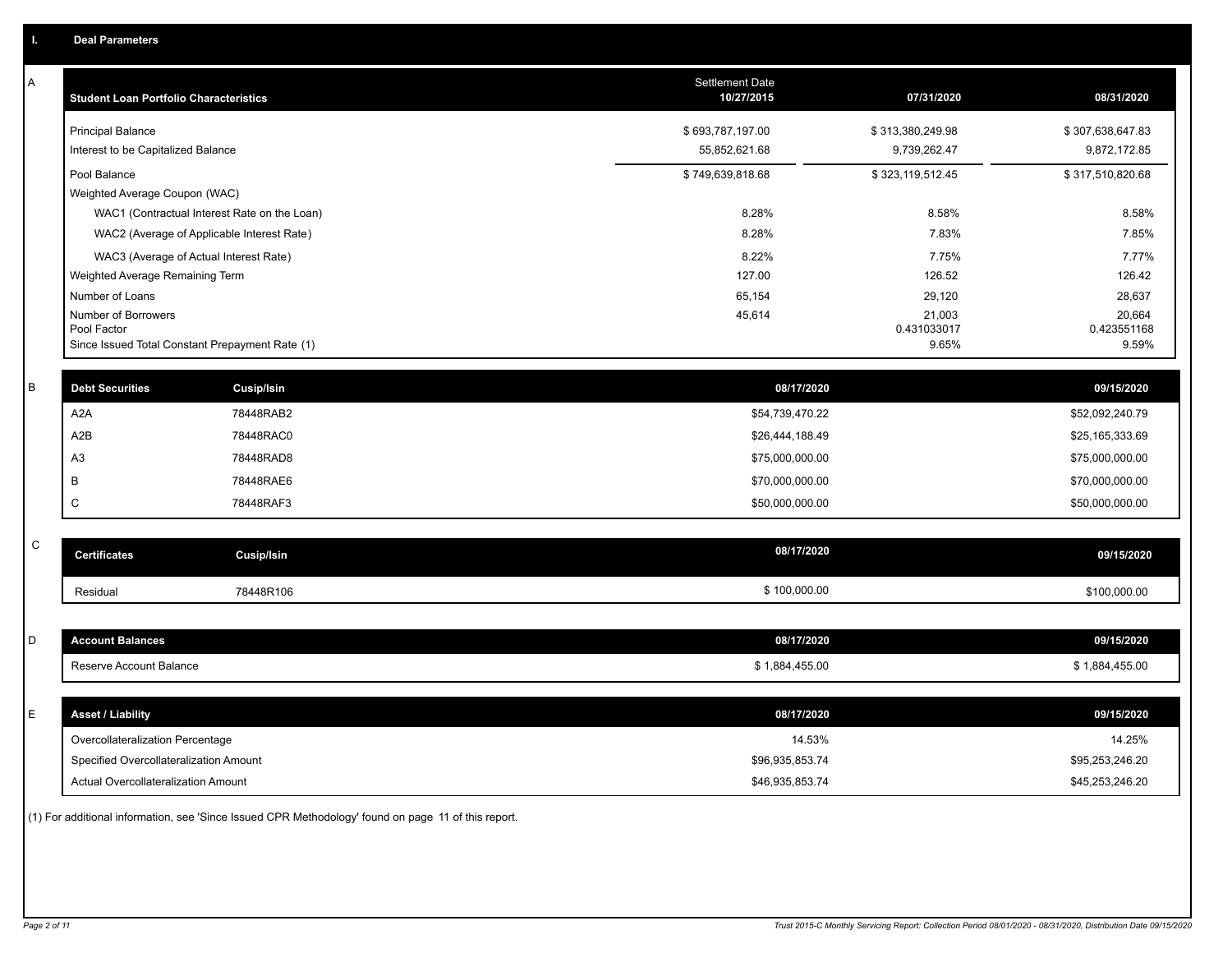# **II. 2015-C Trust Activity 08/01/2020 through 08/31/2020**

| Α | <b>Student Loan Principal Receipts</b>                           |                |  |
|---|------------------------------------------------------------------|----------------|--|
|   | <b>Borrower Principal</b>                                        | 5,779,915.70   |  |
|   | <b>Consolidation Activity Principal</b>                          | 0.00           |  |
|   | Seller Principal Reimbursement                                   | (2,681.93)     |  |
|   | Servicer Principal Reimbursement                                 | 0.00           |  |
|   | Delinquent Principal Purchases by Servicer                       | 0.00           |  |
|   | <b>Other Principal Deposits</b>                                  | 0.00           |  |
|   | <b>Total Principal Receipts</b>                                  | \$5,777,233.77 |  |
| в | <b>Student Loan Interest Receipts</b>                            |                |  |
|   | Borrower Interest                                                | 1,648,203.23   |  |
|   | <b>Consolidation Activity Interest</b>                           | 0.00           |  |
|   | Seller Interest Reimbursement                                    | 0.00           |  |
|   | Servicer Interest Reimbursement                                  | 0.00           |  |
|   | Delinquent Interest Purchases by Servicer                        | 0.00           |  |
|   | Other Interest Deposits                                          | 0.00           |  |
|   | <b>Total Interest Receipts</b>                                   | \$1,648,203.23 |  |
| C | <b>Recoveries on Realized Losses</b>                             | \$79,115.39    |  |
| D | <b>Investment Income</b>                                         | \$147.97       |  |
| Е | <b>Funds Borrowed from Next Collection Period</b>                | \$0.00         |  |
| F | <b>Funds Repaid from Prior Collection Period</b>                 | \$0.00         |  |
| G | <b>Loan Sale or Purchase Proceeds</b>                            | \$0.00         |  |
| н | Initial Deposits to Distribution Account                         | \$0.00         |  |
|   | <b>Excess Transferred from Other Accounts</b>                    | \$0.00         |  |
| J | <b>Borrower Benefit Reimbursements</b>                           | \$0.00         |  |
| Κ | <b>Other Deposits</b>                                            | \$0.00         |  |
| Г | <b>Other Fees Collected</b>                                      | \$0.00         |  |
| М | <b>AVAILABLE FUNDS</b>                                           | \$7,504,700.36 |  |
| N | Non-Cash Principal Activity During Collection Period             | \$35,631.62    |  |
| O | Aggregate Purchased Amounts by the Depositor, Servicer or Seller | \$0.00         |  |
| P | Aggregate Loan Substitutions                                     | \$0.00         |  |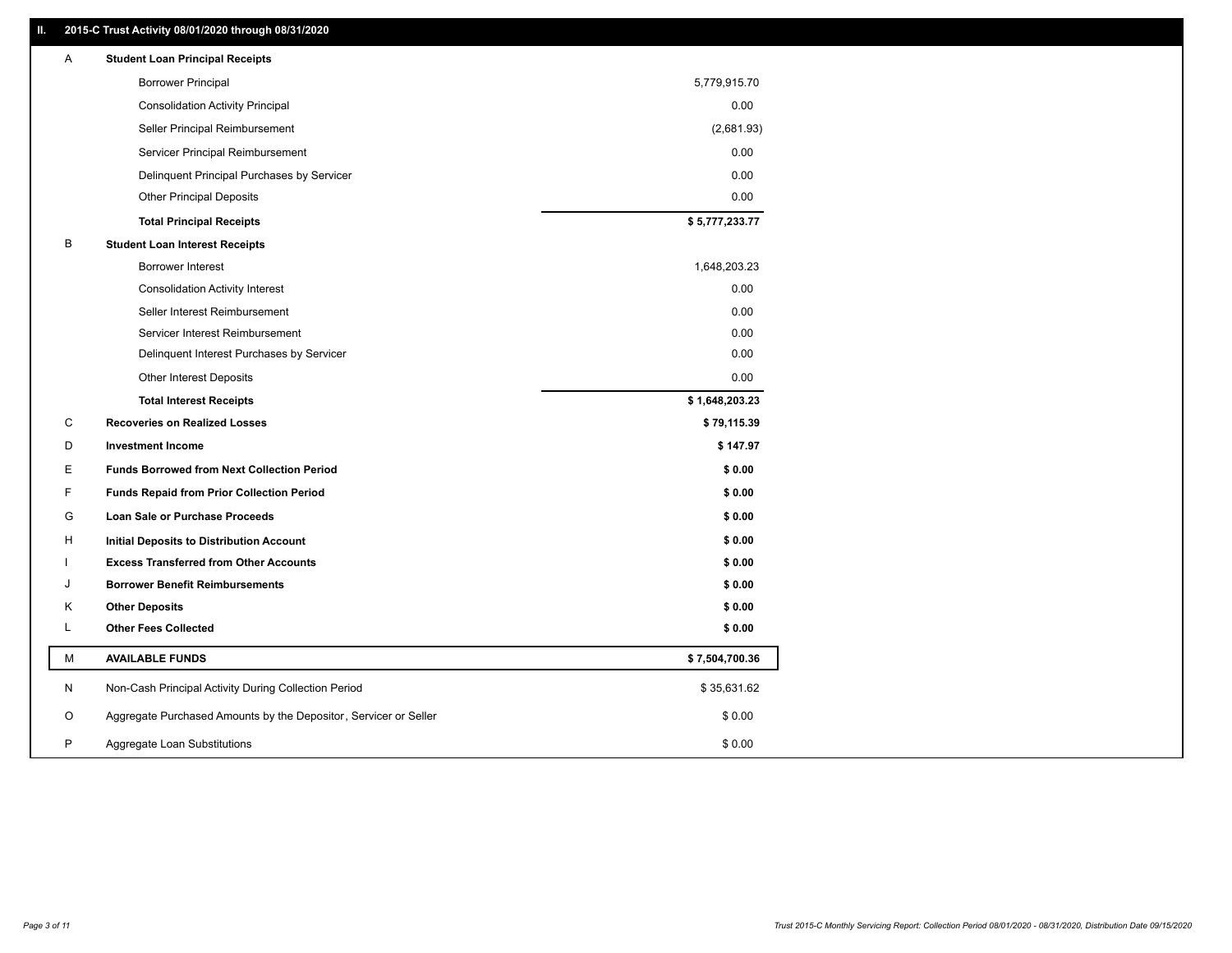|                   |                       |                          |         |                                                           | <b>Loans by Repayment Status</b> |                            |                          |         |                                                           |                |                            |
|-------------------|-----------------------|--------------------------|---------|-----------------------------------------------------------|----------------------------------|----------------------------|--------------------------|---------|-----------------------------------------------------------|----------------|----------------------------|
|                   |                       |                          |         | 08/31/2020                                                |                                  |                            |                          |         | 07/31/2020                                                |                |                            |
|                   |                       | <b>Wtd Avg</b><br>Coupon | # Loans | Principal and<br><b>Interest Accrued</b><br>to Capitalize | % of Principal                   | % of Loans in<br>Repay (1) | <b>Wtd Avg</b><br>Coupon | # Loans | Principal and<br><b>Interest Accrued</b><br>to Capitalize | % of Principal | % of Loans in<br>Repay (1) |
| INTERIM:          | IN SCHOOL             | 8.92%                    | 428     | \$6,549,309.89                                            | 2.063%                           | $-$ %                      | 8.84%                    | 441     | \$6,854,384.08                                            | 2.121%         | $-$ %                      |
|                   | GRACE                 | 8.76%                    | 246     | \$4,281,746.22                                            | 1.349%                           | $-$ %                      | 8.97%                    | 241     | \$3,949,829.40                                            | 1.222%         | $-$ %                      |
|                   | <b>DEFERMENT</b>      | 8.57%                    | 1,797   | \$25,793,650.65                                           | 8.124%                           | $-$ %                      | 8.63%                    | 1,797   | \$25,559,694.46                                           | 7.910%         | $-$ %                      |
| <b>REPAYMENT:</b> | <b>CURRENT</b>        | 7.60%                    | 23,720  | \$246,019,812.48                                          | 77.484%                          | 87.587%                    | 7.58%                    | 23,893  | \$248,084,130.58                                          | 76.778%        | 86.514%                    |
|                   | 31-60 DAYS DELINQUENT | 8.02%                    | 539     | \$7,521,147.16                                            | 2.369%                           | 2.678%                     | 7.96%                    | 428     | \$5,837,783.25                                            | 1.807%         | 2.036%                     |
|                   | 61-90 DAYS DELINQUENT | 7.66%                    | 273     | \$4,467,122.23                                            | 1.407%                           | 1.590%                     | 8.05%                    | 256     | \$4,177,836.49                                            | 1.293%         | 1.457%                     |
|                   | > 90 DAYS DELINQUENT  | 8.65%                    | 160     | \$2,298,155.99                                            | 0.724%                           | 0.818%                     | 8.46%                    | 146     | \$1,853,748.05                                            | 0.574%         | 0.646%                     |
|                   | FORBEARANCE           | 8.03%                    | 1,474   | \$20,579,876.06                                           | 6.482%                           | 7.327%                     | 7.92%                    | 1,918   | \$26,802,106.14                                           | 8.295%         | 9.347%                     |
| <b>TOTAL</b>      |                       |                          | 28,637  | \$317,510,820.68                                          | 100.00%                          | 100.00%                    |                          | 29,120  | \$323,119,512.45                                          | 100.00%        | 100.00%                    |

Percentages may not total 100% due to rounding  $\star$ 

1 Loans classified in "Repayment" include any loan for which interim interest only, \$25 fixed payments or full principal and interest payments are due.

|                         |                                                                                                                              |                          |         |                                                           | <b>Loans by Borrower Status</b> |                                |                          |         |                                                                  |                |                                |
|-------------------------|------------------------------------------------------------------------------------------------------------------------------|--------------------------|---------|-----------------------------------------------------------|---------------------------------|--------------------------------|--------------------------|---------|------------------------------------------------------------------|----------------|--------------------------------|
|                         |                                                                                                                              |                          |         | 08/31/2020                                                |                                 |                                |                          |         | 07/31/2020                                                       |                |                                |
|                         |                                                                                                                              | <b>Wtd Avg</b><br>Coupon | # Loans | Principal and<br><b>Interest Accrued</b><br>to Capitalize | % of Principal                  | % of Loans in<br>P&I Repay (2) | <b>Wtd Avg</b><br>Coupon | # Loans | <b>Principal and</b><br><b>Interest Accrued</b><br>to Capitalize | % of Principal | % of Loans in<br>P&I Repay (2) |
| INTERIM:                | IN SCHOOL                                                                                                                    | 8.78%                    | 763     | \$12,032,544.87                                           | 3.790%                          | $-$ %                          | 8.74%                    | 786     | \$12,639,607.34                                                  | 3.912%         | $-$ %                          |
|                         | GRACE                                                                                                                        | 8.74%                    | 434     | \$7,397,783.20                                            | 2.330%                          | $-$ %                          | 8.85%                    | 420     | \$6,771,717.98                                                   | 2.096%         | $-$ %                          |
|                         | <b>DEFERMENT</b>                                                                                                             | 8.42%                    | 3,063   | \$41,539,074.20                                           | 13.083%                         | $-$ %                          | 8.47%                    | 3,096   | \$41,544,754.90                                                  | 12.857%        | $-$ %                          |
| P&I REPAYMENT:          | <b>CURRENT</b>                                                                                                               | 7.52%                    | 21,949  | \$221,896,067.08                                          | 69.886%                         | 86.495%                        | 7.50%                    | 22,081  | \$223,653,130.45                                                 | 69.217%        | 85.311%                        |
|                         | 31-60 DAYS DELINQUENT                                                                                                        | 7.99%                    | 528     | \$7,369,381.34                                            | 2.321%                          | 2.873%                         | 7.93%                    | 422     | \$5,726,132.47                                                   | 1.772%         | 2.184%                         |
|                         | 61-90 DAYS DELINQUENT                                                                                                        | 7.65%                    | 269     | \$4,408,977.62                                            | 1.389%                          | 1.719%                         | 8.05%                    | 251     | \$4,128,315.12                                                   | 1.278%         | 1.575%                         |
|                         | > 90 DAYS DELINQUENT                                                                                                         | 8.66%                    | 157     | \$2,287,116.31                                            | 0.720%                          | 0.892%                         | 8.46%                    | 146     | \$1,853,748.05                                                   | 0.574%         | 0.707%                         |
|                         | <b>FORBEARANCE</b>                                                                                                           | 8.03%                    | 1,474   | \$20,579,876.06                                           | 6.482%                          | 8.022%                         | 7.92%                    | 1,918   | \$26,802,106.14                                                  | 8.295%         | 10.223%                        |
| <b>TOTAL</b><br>$\star$ | Percentages may not total 100% due to rounding                                                                               |                          | 28,637  | \$317,510,820.68                                          | 100.00%                         | 100.00%                        |                          | 29,120  | \$323,119,512.45                                                 | 100.00%        | 100.00%                        |
|                         | 2 Loans classified in "P&I Repayment" includes only those loans for which scheduled principal and interest payments are due. |                          |         |                                                           |                                 |                                |                          |         |                                                                  |                |                                |

WAC reflects WAC3 To conform with company standard reporting these sections now include Princial and Interest Accrued to Capitalize .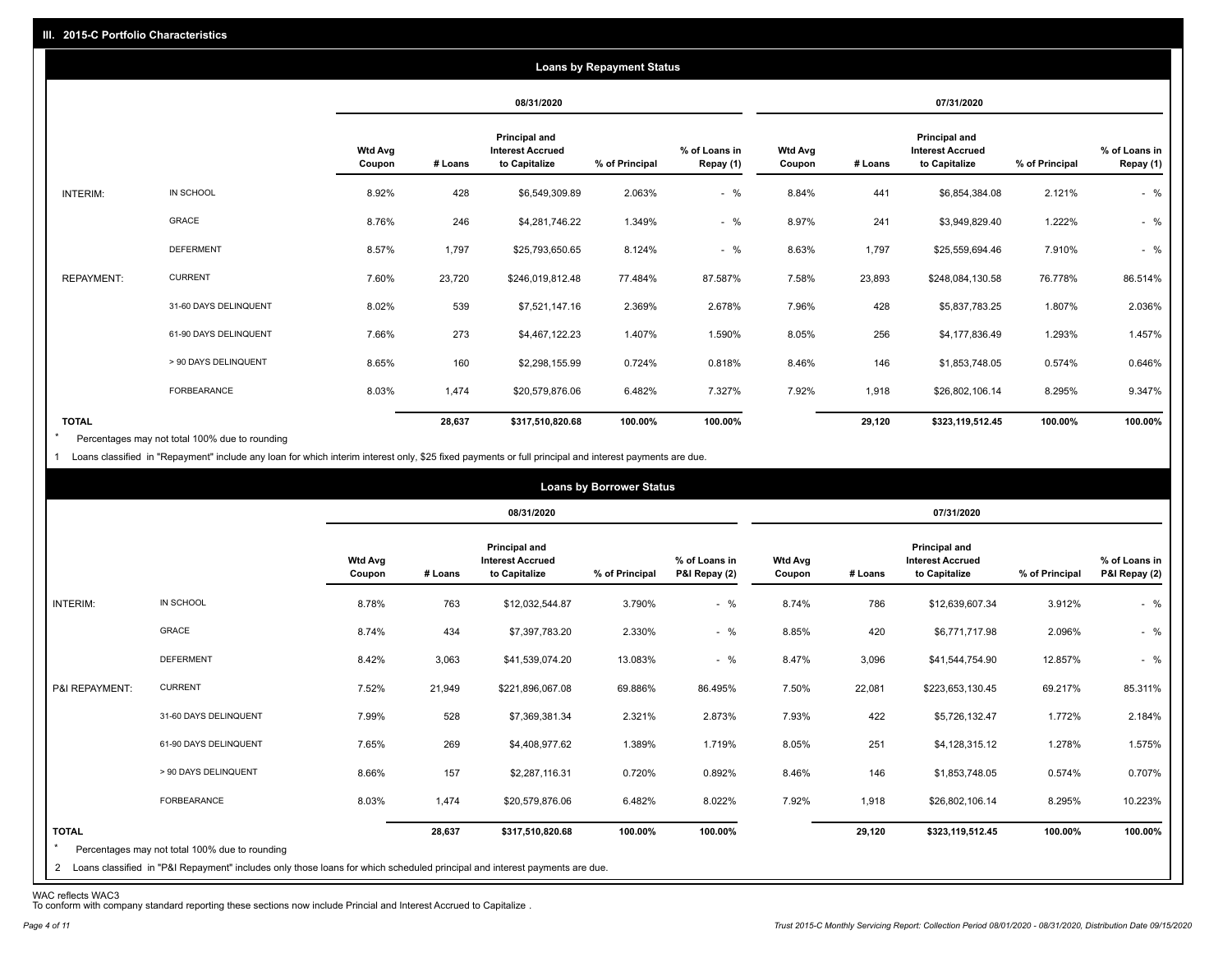|                                                                                                  | 8/31/2020        | 7/31/2020        |  |
|--------------------------------------------------------------------------------------------------|------------------|------------------|--|
| Pool Balance                                                                                     | \$317,510,820.68 | \$323,119,512.45 |  |
| Total # Loans                                                                                    | 28,637           | 29,120           |  |
| Total # Borrowers                                                                                | 20,664           | 21,003           |  |
| Weighted Average Coupon                                                                          | 7.85%            | 7.83%            |  |
| Weighted Average Remaining Term                                                                  | 126.42           | 126.52           |  |
| Percent of Pool - Cosigned                                                                       | 93.5%            | 93.5%            |  |
| Percent of Pool - Non Cosigned                                                                   | 6.5%             | 6.5%             |  |
| Borrower Interest Accrued for Period                                                             | \$2,035,213.87   | \$2,066,854.76   |  |
| Outstanding Borrower Interest Accrued                                                            | \$13,237,189.84  | \$13,270,676.30  |  |
| Gross Principal Realized Loss - Periodic *                                                       | \$353,334.47     | \$511,154.53     |  |
| Gross Principal Realized Loss - Cumulative *                                                     | \$31,151,133.22  | \$30,797,798.75  |  |
| Recoveries on Realized Losses - Periodic                                                         | \$79,115.39      | \$50,135.33      |  |
| Recoveries on Realized Losses - Cumulative                                                       | \$4,998,273.38   | \$4,919,157.99   |  |
| Net Losses - Periodic                                                                            | \$274,219.08     | \$461,019.20     |  |
| Net Losses - Cumulative                                                                          | \$26,152,859.84  | \$25,878,640.76  |  |
| Non-Cash Principal Activity - Capitalized Interest                                               | \$390,830.90     | \$827,776.21     |  |
| Since Issued Total Constant Prepayment Rate (CPR) (1)                                            | 9.59%            | 9.65%            |  |
| <b>Loan Substitutions</b>                                                                        | \$0.00           | \$0.00           |  |
| <b>Cumulative Loan Substitutions</b>                                                             | \$0.00           | \$0.00           |  |
| <b>Unpaid Servicing Fees</b>                                                                     | \$0.00           | \$0.00           |  |
| <b>Unpaid Administration Fees</b>                                                                | \$0.00           | \$0.00           |  |
| <b>Unpaid Carryover Servicing Fees</b>                                                           | \$0.00           | \$0.00           |  |
| Note Interest Shortfall                                                                          | \$0.00           | \$0.00           |  |
| Loans in Modification                                                                            | \$39,046,658.40  | \$40,139,049.48  |  |
| % of Loans in Modification as a % of Loans in Repayment (P&I)                                    | 16.55%           | 17.05%           |  |
|                                                                                                  |                  |                  |  |
| % Annualized Gross Principal Realized Loss - Periodic as a %<br>of Loans in Repayment (P&I) * 12 | 1.80%            | 2.61%            |  |
| % Gross Principal Realized Loss - Cumulative as a % of                                           |                  |                  |  |
| Original Pool Balance                                                                            | 4.16%            | 4.11%            |  |

\* In accordance with the Servicer's current policies and procedures, after September 1, 2017 loans subject to bankruptcy claims generally will not be reported as a charged- off unless and until they are delinquent for 120

(1) For additional information, see 'Since Issued CPR Methodology' found on page 11 of this report.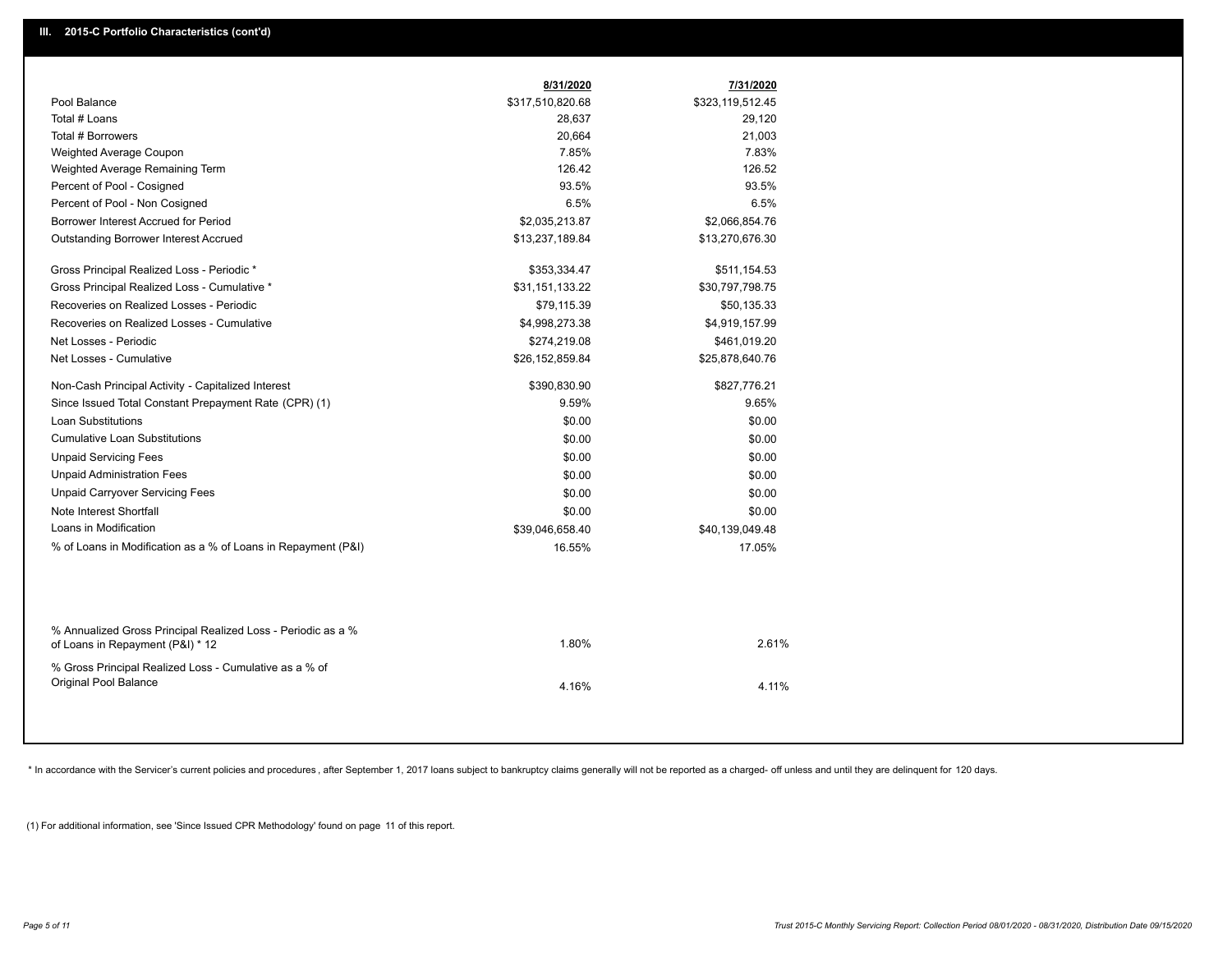#### **Loan Program**  A

|                                    | Weighted<br><b>Average Coupon</b> | # LOANS     | <b>\$ AMOUNT</b> | $%$ *     |
|------------------------------------|-----------------------------------|-------------|------------------|-----------|
| - Smart Option Interest-Only Loans | 7.10%                             | 5,440       | \$38,820,264.48  | 12.226%   |
| - Smart Option Fixed Pay Loans     | 7.74%                             | 7,492       | \$97,521,368.04  | 30.714%   |
| - Smart Option Deferred Loans      | 7.93%                             | 15.705      | \$181,169,188.16 | 57.059%   |
| - Other Loan Programs              | $0.00\%$                          | $\mathbf 0$ | \$0.00           | $0.000\%$ |
| <b>Total</b>                       | 7.77%                             | 28,637      | \$317,510,820.68 | 100.000%  |

\* Percentages may not total 100% due to rounding

B

C

**Index Type**

|                       | Weighted<br><b>Average Coupon</b> | # LOANS  | <b>S AMOUNT</b>  | $%$ *    |
|-----------------------|-----------------------------------|----------|------------------|----------|
| - Fixed Rate Loans    | 7.32%                             | 7,137    | \$95,308,182.09  | 30.017%  |
| - LIBOR Indexed Loans | 7.96%                             | 21,500   | \$222,202,638.59 | 69.983%  |
| - Other Index Rates   | $0.00\%$                          | $\Omega$ | \$0.00           | 0.000%   |
| Total                 | 7.77%                             | 28,637   | \$317,510,820.68 | 100.000% |

\* Percentages may not total 100% due to rounding

# **Weighted Average Recent FICO**

| $0 - 639$            | 2,215  | \$26,860,724.92  | 8.460%    |
|----------------------|--------|------------------|-----------|
| 640 - 669            | 1,914  | \$22,435,576.87  | 7.066%    |
| 670 - 699            | 2,958  | \$34,874,009.52  | 10.984%   |
| 700 - 739            | 5,927  | \$67,824,202.69  | 21.361%   |
| $740 +$              | 15,623 | \$165,516,306.68 | 52.129%   |
| $N/A$ <sub>(1)</sub> | 0      | \$0.00           | $0.000\%$ |
| <b>Total</b>         | 28,637 | \$317,510,820.68 | 100.000%  |

WAC reflects WAC3

To conform with company standard reporting these sections now include Princial and Interest Accrued to Capitalize .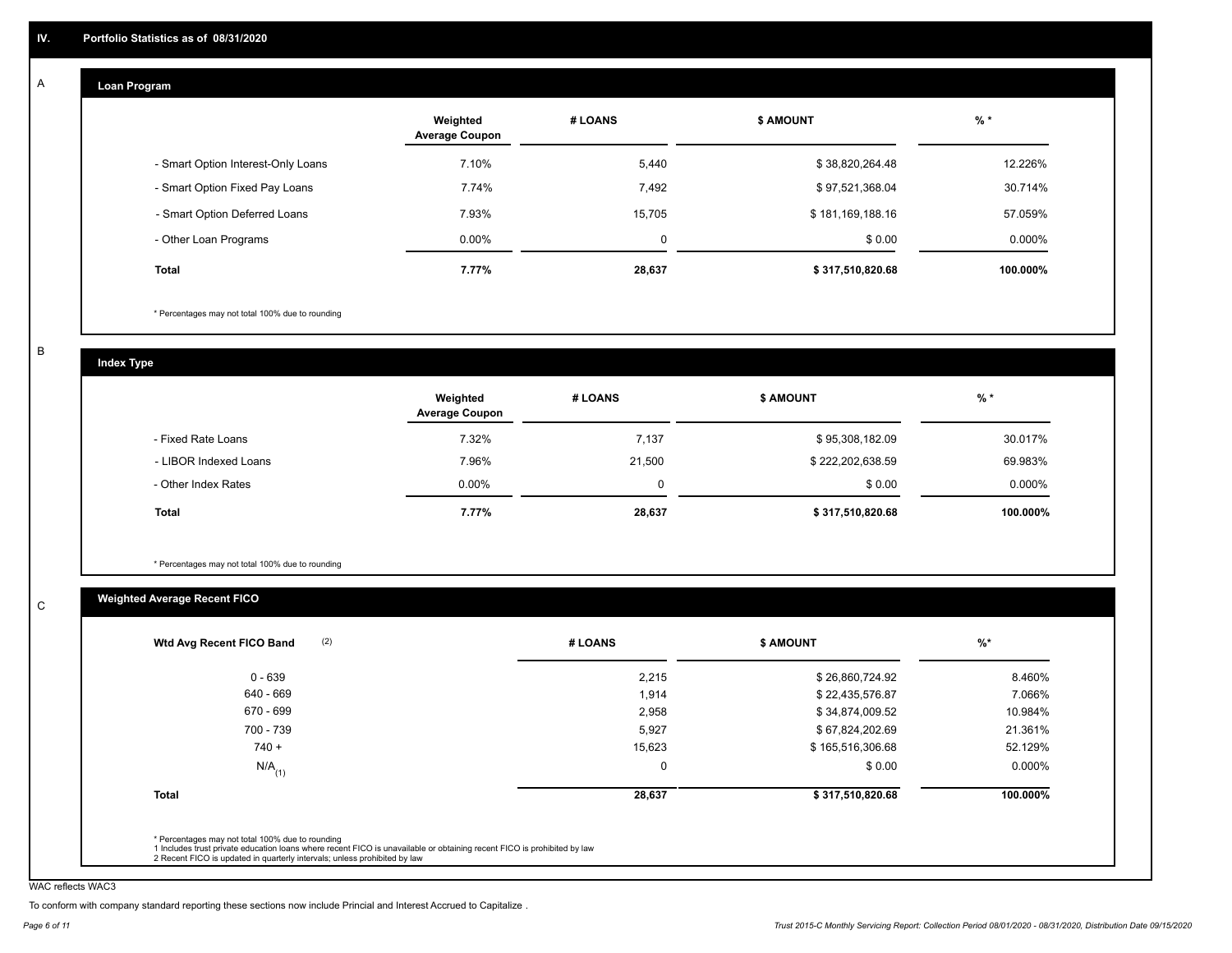| V. |       | 2015-C Reserve Account and Principal Distribution Calculations                             |                  |  |
|----|-------|--------------------------------------------------------------------------------------------|------------------|--|
| А. |       | <b>Reserve Account</b>                                                                     |                  |  |
|    |       | Specified Reserve Account Balance                                                          | \$1,884,455.00   |  |
|    |       | Actual Reserve Account Balance                                                             | \$1,884,455.00   |  |
| В. |       | <b>Principal Distribution Amount</b>                                                       |                  |  |
|    | i.    | Class A Notes Outstanding                                                                  | \$156,183,658.71 |  |
|    | ji.   | Pool Balance                                                                               | \$317,510,820.68 |  |
|    | iii.  | First Priority Principal Distribution Amount (i - ii)                                      | \$0.00           |  |
|    | iv.   | Class A and B Notes Outstanding                                                            | \$226,183,658.71 |  |
|    | v.    | First Priority Principal Distribution Amount                                               | \$0.00           |  |
|    | vi.   | Pool Balance                                                                               | \$317,510,820.68 |  |
|    | vii.  | Specified Overcollateralization Amount                                                     | \$95,253,246.20  |  |
|    | viii. | Available Funds (after payment of waterfall items A through H)                             | \$6,608,616.46   |  |
|    | ix.   | <b>Class C Notes Outstanding</b>                                                           | \$50,000,000.00  |  |
|    | х.    | Regular Principal Distribution Amount (if (iv > 0, (iv - v) - (vi - vii), min(viii, ix))   | \$3,926,084.23   |  |
|    |       |                                                                                            |                  |  |
|    | xi.   | Pool Balance                                                                               | \$317,510,820.68 |  |
|    | xii.  | 10% of Initial Pool Balance                                                                | \$74,963,981.87  |  |
|    | xiii. | First Priority Principal Distribution Amount                                               | \$0.00           |  |
|    | XIV.  | Regular Principal Distribution Amount                                                      | \$3,926,084.23   |  |
|    | XV.   | Available Funds (after payment of waterfall items A through J)                             | \$2,682,532.23   |  |
|    |       | xvi. Additional Principal Distribution Amount (if(ix $\lt$ = x, min(xv, xi - xiii - xiv))) | \$0.00           |  |
|    |       |                                                                                            |                  |  |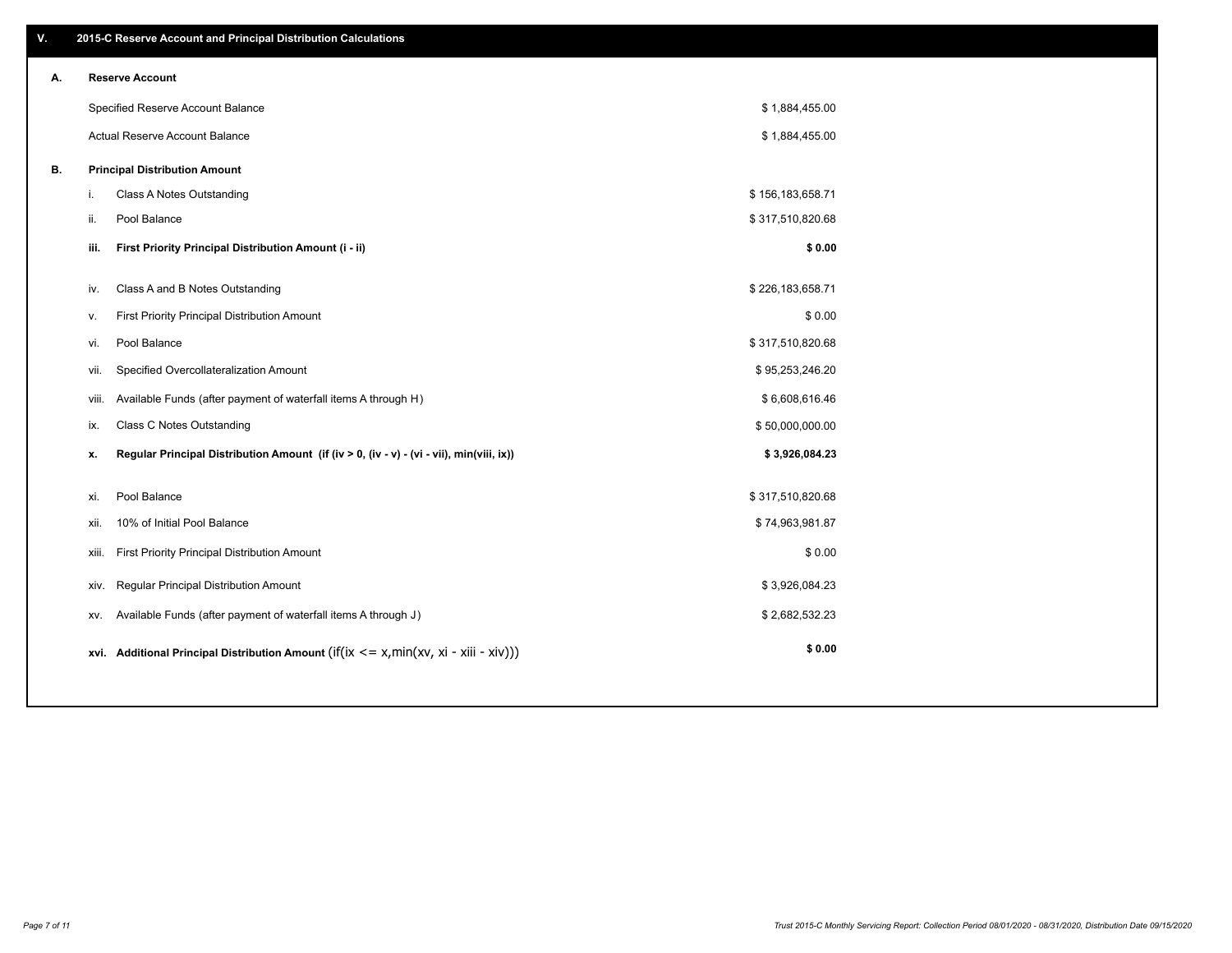|    |                                                                                   | Paid                 | <b>Funds Balance</b>             |
|----|-----------------------------------------------------------------------------------|----------------------|----------------------------------|
|    | <b>Total Available Funds</b>                                                      |                      | \$7,504,700.36                   |
| A  | <b>Trustee Fees</b>                                                               | \$0.00               | \$7,504,700.36                   |
| В  | <b>Servicing Fees</b>                                                             | \$209,775.28         | \$7,294,925.08                   |
| C  | i. Administration Fees<br>ii. Unreimbursed Administrator Advances plus any Unpaid | \$8,333.00<br>\$0.00 | \$7,286,592.08<br>\$7,286,592.08 |
| D  | Class A Noteholders Interest Distribution Amount                                  | \$286,308.95         | \$7,000,283.13                   |
| Е  | First Priority Principal Payment                                                  | \$0.00               | \$7,000,283.13                   |
| F. | <b>Class B Noteholders Interest Distribution Amount</b>                           | \$204,166.67         | \$6,796,116.46                   |
| G  | <b>Class C Noteholders Interest Distribution Amount</b>                           | \$187,500.00         | \$6,608,616.46                   |
| H  | <b>Reinstatement Reserve Account</b>                                              | \$0.00               | \$6,608,616.46                   |
|    | Regular Principal Distribution                                                    | \$3,926,084.23       | \$2,682,532.23                   |
| J  | <b>Carryover Servicing Fees</b>                                                   | \$0.00               | \$2,682,532.23                   |
| K  | Additional Principal Distribution Amount                                          | \$0.00               | \$2,682,532.23                   |
| L  | Unpaid Expenses of Trustee                                                        | \$0.00               | \$2,682,532.23                   |
| м  | Unpaid Expenses of Administrator                                                  | \$0.00               | \$2,682,532.23                   |
| N  | Remaining Funds to the Residual Certificateholders                                | \$2,682,532.23       | \$0.00                           |

# **Waterfall Conditions**

|      | <b>Class C Noteholders' Interest Distribution Condition</b><br>Pool Balance        | \$317,510,820.68 |  |
|------|------------------------------------------------------------------------------------|------------------|--|
|      | Class A and B Notes Outstanding                                                    | \$226,183,658.71 |  |
| iii. | Class C Noteholders' Interest Distribution Ratio (i / ii)                          | 140.38%          |  |
| iv.  | Minimum Ratio                                                                      | 110.00%          |  |
| V.   | Is the Class C Noteholders' Interest Distribution Condition Satisfied (iii $>$ iv) |                  |  |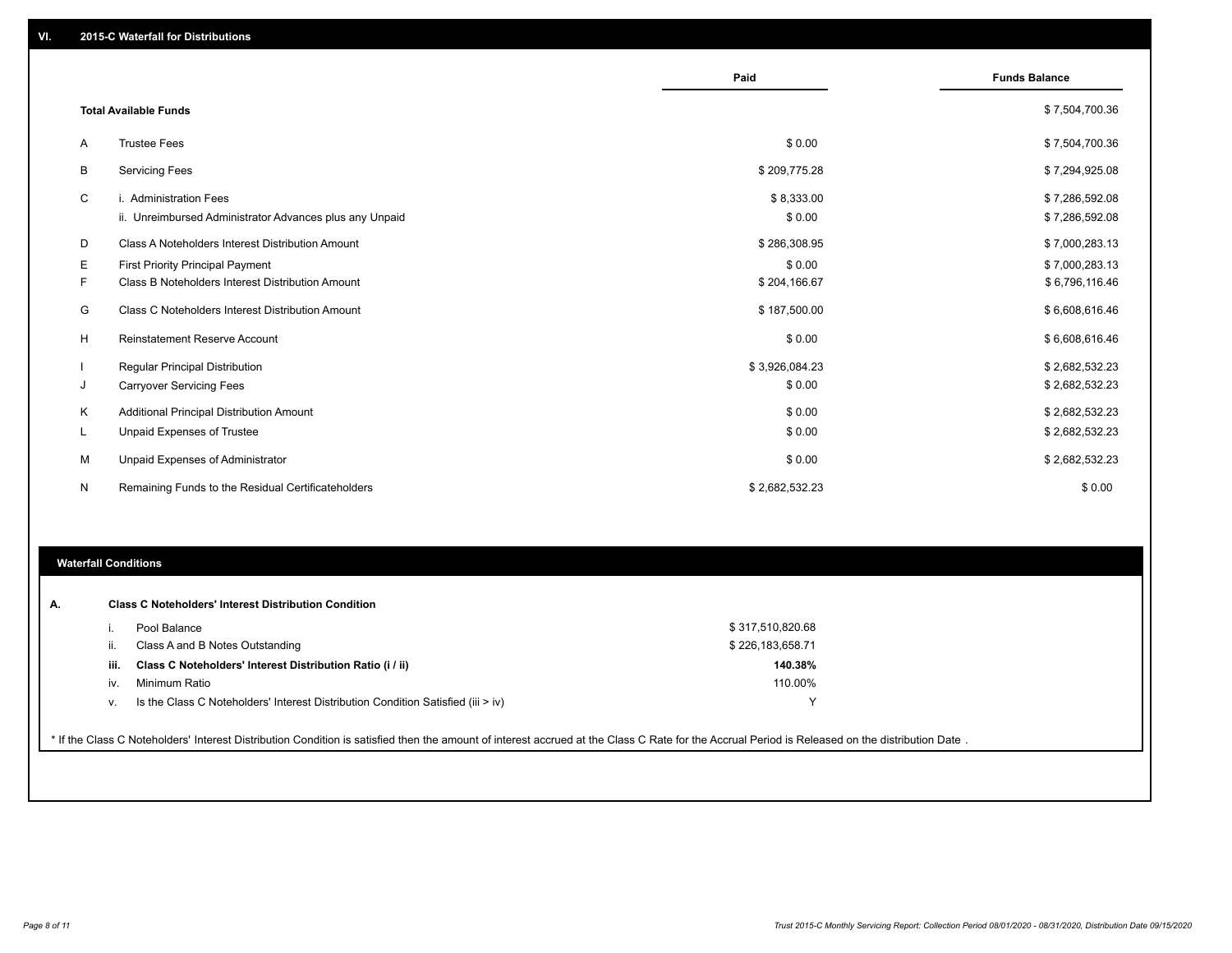# **VII. 2015-C Distributions**

| <b>Distribution Amounts</b>                                |                         |                         |                         |
|------------------------------------------------------------|-------------------------|-------------------------|-------------------------|
|                                                            | A <sub>2</sub> A        | A <sub>2</sub> B        | A <sub>3</sub>          |
| Cusip/Isin                                                 | 78448RAB2               | 78448RAC0               | 78448RAD8               |
| <b>Beginning Balance</b>                                   | \$54,739,470.22         | \$26,444,188.49         | \$75,000,000.00         |
| Index                                                      | <b>FIXED</b>            | <b>LIBOR</b>            | <b>LIBOR</b>            |
| Spread/Fixed Rate                                          | 2.75%                   | 1.40%                   | 1.95%                   |
| Record Date (Days Prior to Distribution)                   | 1 NEW YORK BUSINESS DAY | 1 NEW YORK BUSINESS DAY | 1 NEW YORK BUSINESS DAY |
| Accrual Period Begin                                       | 8/15/2020               | 8/17/2020               | 8/17/2020               |
| <b>Accrual Period End</b>                                  | 9/15/2020               | 9/15/2020               | 9/15/2020               |
| <b>Daycount Fraction</b>                                   | 0.08333333              | 0.08055556              | 0.08055556              |
| Interest Rate*                                             | 2.75000%                | 1.56188%                | 2.11188%                |
| <b>Accrued Interest Factor</b>                             | 0.002291667             | 0.001258181             | 0.001701237             |
| <b>Current Interest Due</b>                                | \$125,444.62            | \$33,271.58             | \$127,592.75            |
| Interest Shortfall from Prior Period Plus Accrued Interest | $\mathsf{\$}$ -         | $$ -$                   | $\mathsf{\$}$ -         |
| <b>Total Interest Due</b>                                  | \$125,444.62            | \$33,271.58             | \$127,592.75            |
| <b>Interest Paid</b>                                       | \$125,444.62            | \$33,271.58             | \$127,592.75            |
| <b>Interest Shortfall</b>                                  | $\mathsf{\$}$ -         | \$-                     | $$ -$                   |
| <b>Principal Paid</b>                                      | \$2,647,229.43          | \$1,278,854.80          | $$ -$                   |
| <b>Ending Principal Balance</b>                            | \$52,092,240.79         | \$25,165,333.69         | \$75,000,000.00         |
| Paydown Factor                                             | 0.012788548             | 0.012788548             | 0.000000000             |
| <b>Ending Balance Factor</b>                               | 0.251653337             | 0.251653337             | 1.000000000             |

\* Pay rates for Current Distribution. For the interest rates applicable to the next distribution date, please see https://www.salliemae.com/about/investors/data/SMBabrate.txt.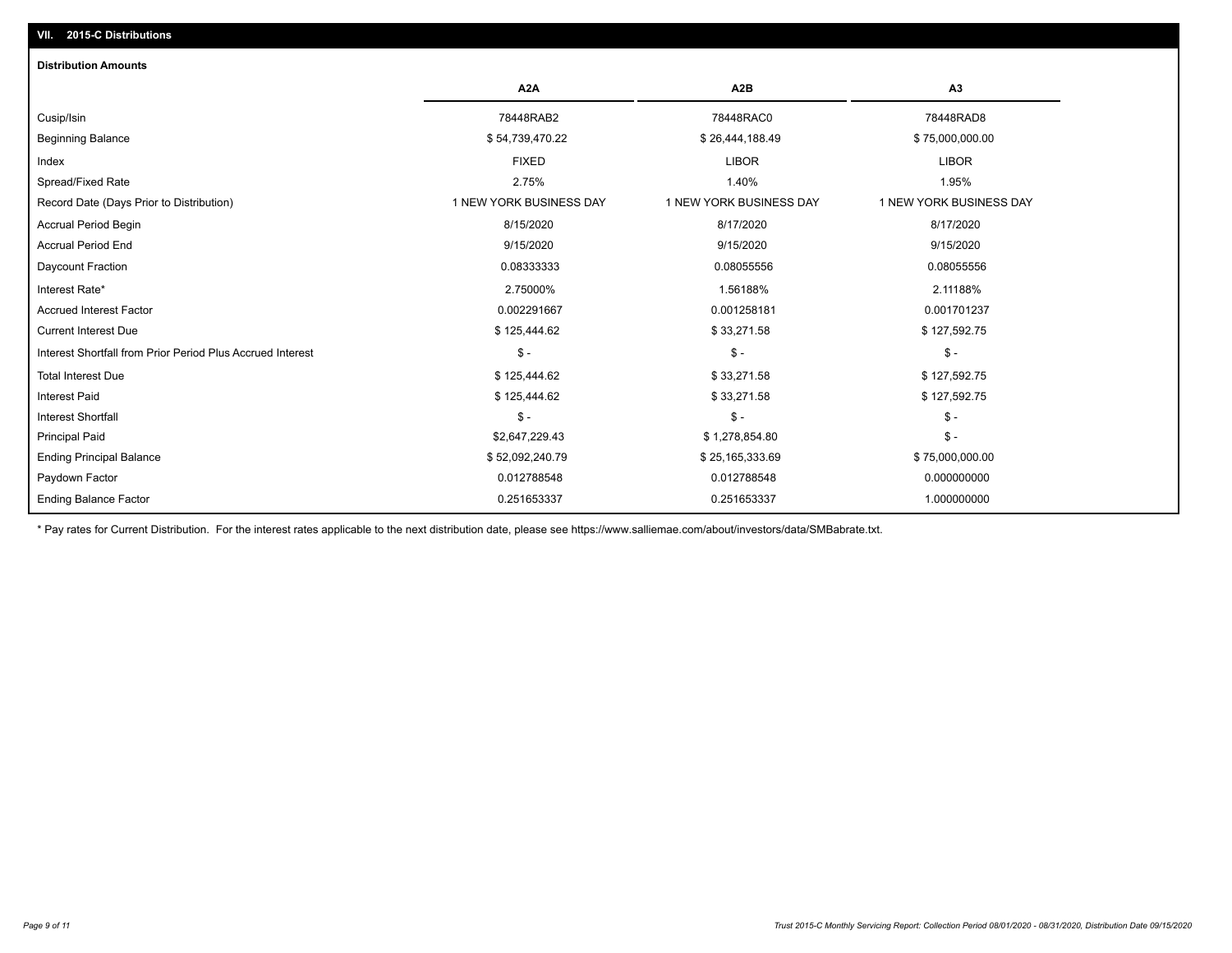| VII. 2015-C Distributions                                  |                         |                         |
|------------------------------------------------------------|-------------------------|-------------------------|
| <b>Distribution Amounts</b>                                |                         |                         |
|                                                            | в                       | C                       |
| Cusip/Isin                                                 | 78448RAE6               | 78448RAF3               |
| <b>Beginning Balance</b>                                   | \$70,000,000.00         | \$50,000,000.00         |
| Index                                                      | <b>FIXED</b>            | <b>FIXED</b>            |
| Spread/Fixed Rate                                          | 3.50%                   | 4.50%                   |
| Record Date (Days Prior to Distribution)                   | 1 NEW YORK BUSINESS DAY | 1 NEW YORK BUSINESS DAY |
| <b>Accrual Period Begin</b>                                | 8/15/2020               | 8/15/2020               |
| <b>Accrual Period End</b>                                  | 9/15/2020               | 9/15/2020               |
| Daycount Fraction                                          | 0.08333333              | 0.08333333              |
| Interest Rate*                                             | 3.50000%                | 4.50000%                |
| <b>Accrued Interest Factor</b>                             | 0.002916667             | 0.003750000             |
| <b>Current Interest Due</b>                                | \$204,166.67            | \$187,500.00            |
| Interest Shortfall from Prior Period Plus Accrued Interest | $\mathsf{\$}$ -         | $\mathsf{\$}$ -         |
| <b>Total Interest Due</b>                                  | \$204,166.67            | \$187,500.00            |
| <b>Interest Paid</b>                                       | \$204,166.67            | \$187,500.00            |
| <b>Interest Shortfall</b>                                  | $\mathbb{S}$ -          | $\mathcal{S}$ -         |
| <b>Principal Paid</b>                                      | $\mathsf{\$}$ -         | $\mathsf{\$}$ -         |
| <b>Ending Principal Balance</b>                            | \$70,000,000.00         | \$50,000,000.00         |
| Paydown Factor                                             | 0.000000000             | 0.000000000             |
| <b>Ending Balance Factor</b>                               | 1.000000000             | 1.000000000             |
|                                                            |                         |                         |

\* Pay rates for Current Distribution. For the interest rates applicable to the next distribution date, please see https://www.salliemae.com/about/investors/data/SMBabrate.txt.